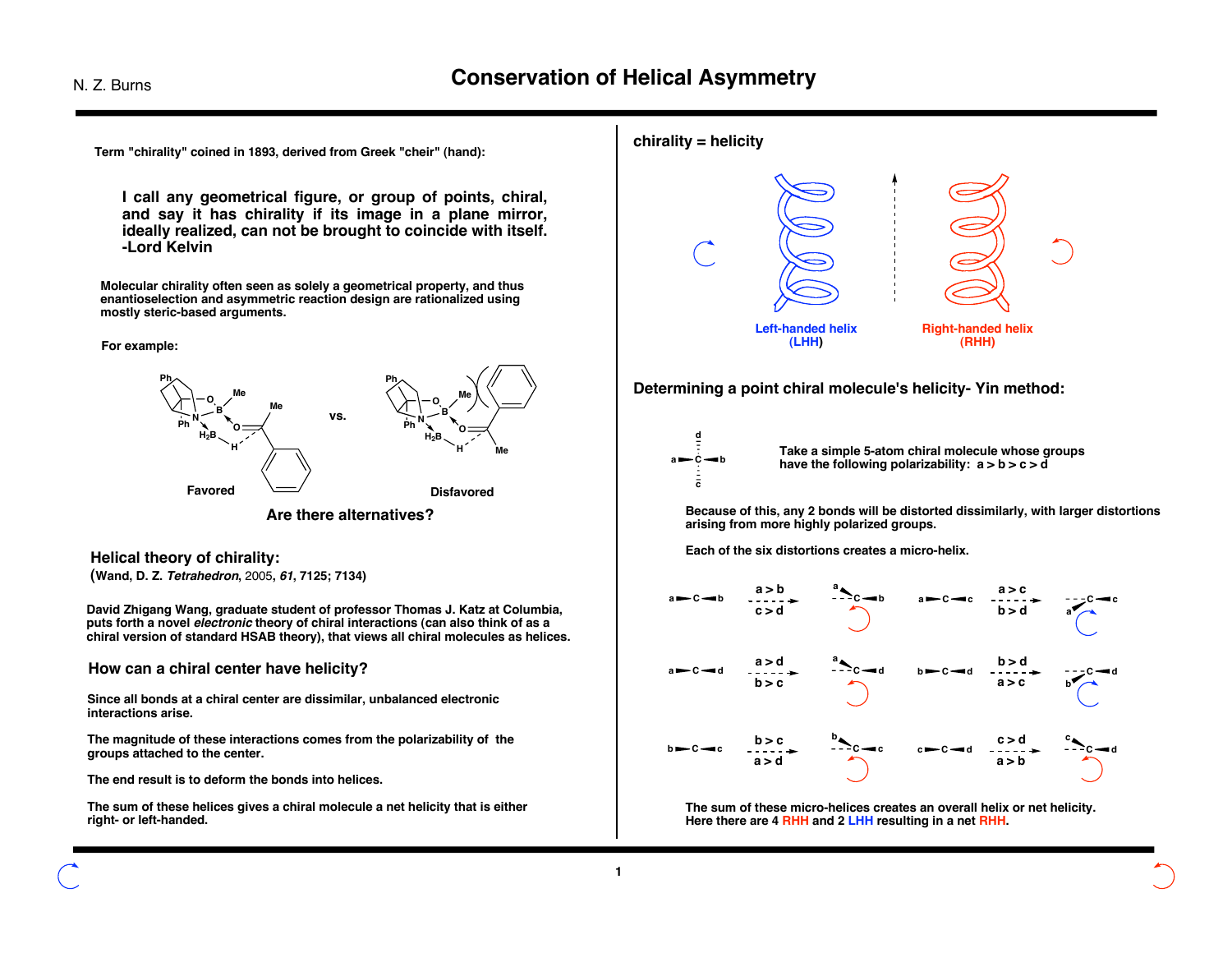**2**



**For axially chiral biaryls with polarizability X > Y:**









**LHH**



**OH**











**LHH**



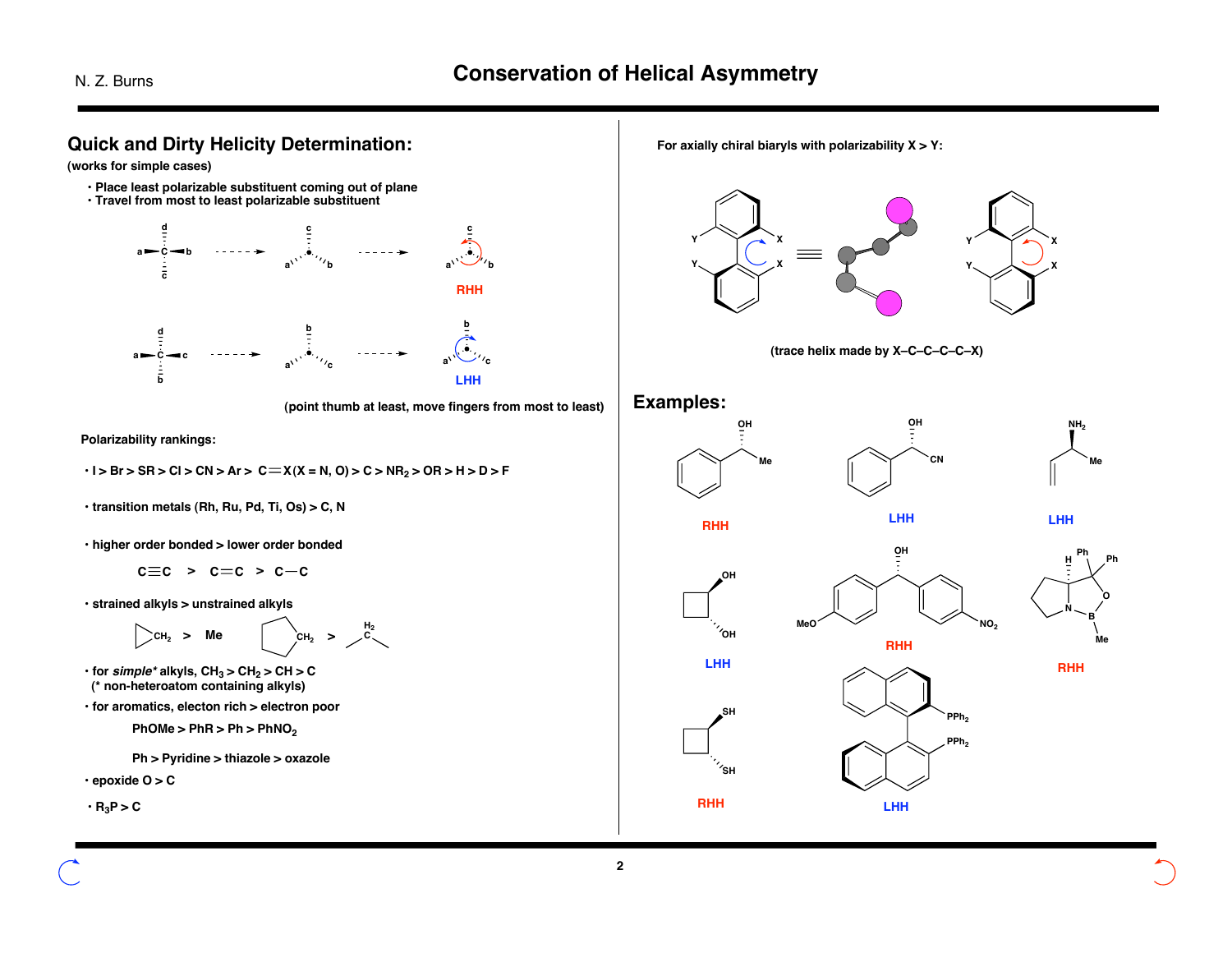**O O O O Some instances where simple steric arguments fail-Principle of homohelicity- homohelical interactions are always lower in energy than heterohelical interactions. HN NH O O PPh2** Ph<sub>2</sub>F **HN NH PPh2 Ph2P O O OR OR R = CONHTs O TsN O O TsN O OR OR**  $2.5\%$   $Pd_2$ (dba)<sub>3</sub> **5-10% lig. A**  $2.5\%$   $Pd_2$ (dba)<sub>3</sub> **5-10% lig. B A B 99%, 88% e.e. 94%, 88% e.e. Ligands A and B should be isosteric: However, Helical argument: HN NH P Pd P R R Ph<sub>2</sub> NH HN P Pd P R R Ph2 Ph2 ligand A = LHH ligand B = RHH Due to polarizability rankings, A and B are not isohelical! Furthermore, helicity accounts for absolute sense of stereoinduction: OR OR Pd Pd OR OR L2Pd RHH LHH lig. A (LHH) interacts with LHH OR lig. B (RHH) interacts with RHH OR O TsN O O TsN O A B Trost desymmetrization of meso-allylic alcohols:**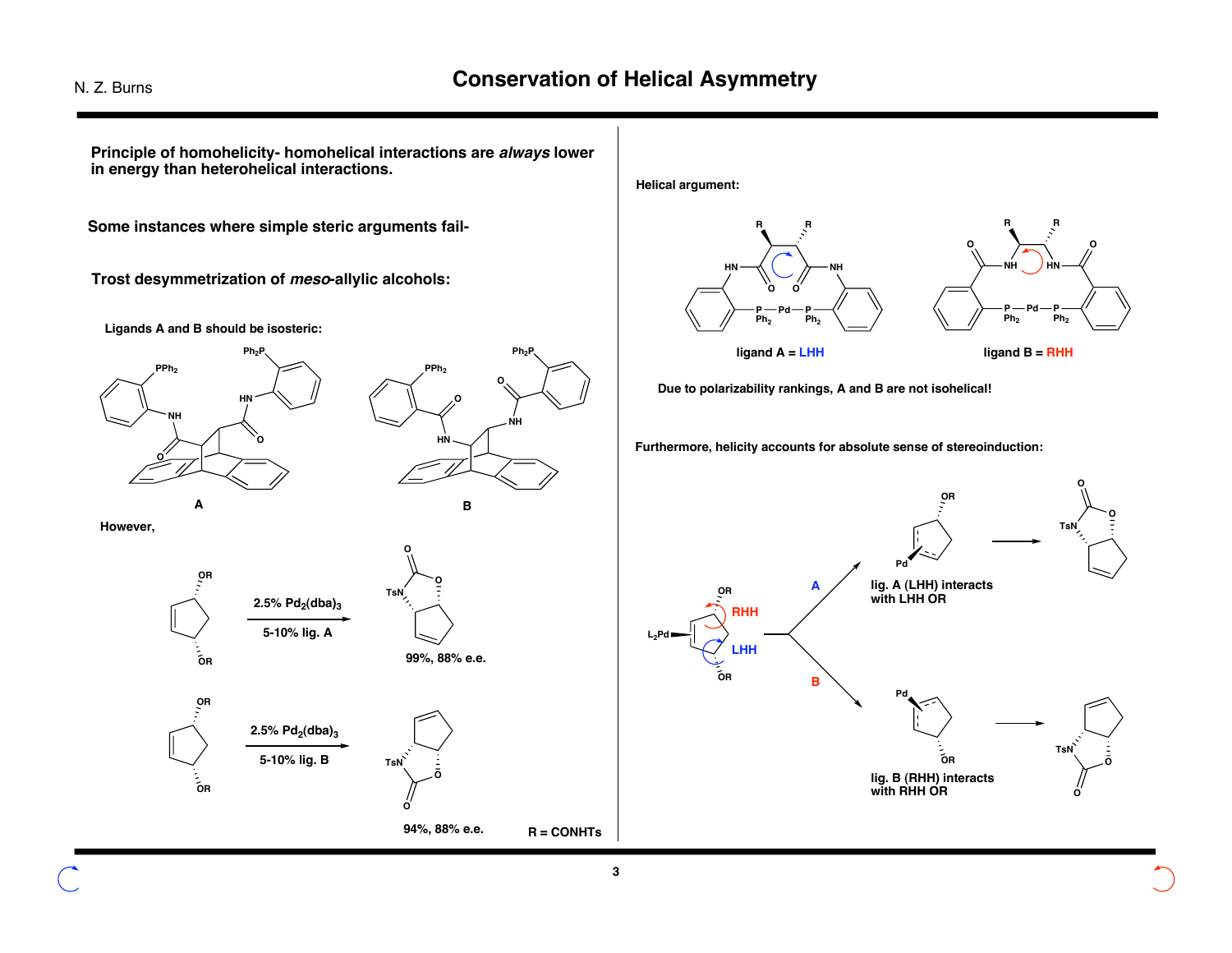# N. Z. Burns **Conservation of Helical Asymmetry**



**Two catalysts should have same relative sterics, however they give opposite absolute stereoinductions:**



**Helicity argument: polarizability rankings- Me > <sup>t</sup>-Bu, PhOMe > Ph, thus two catalysts have opposite helicities:**



**Thus, Wang theory predicts opposite enantiomers for the two catalysts.**

**CBS reductions:**



**How can steric arguments account for the following results with the (S)-cat.?**



**All products are RHH, matching (S)-CBS helicity.**

**Possible new model for CBS reductions:**

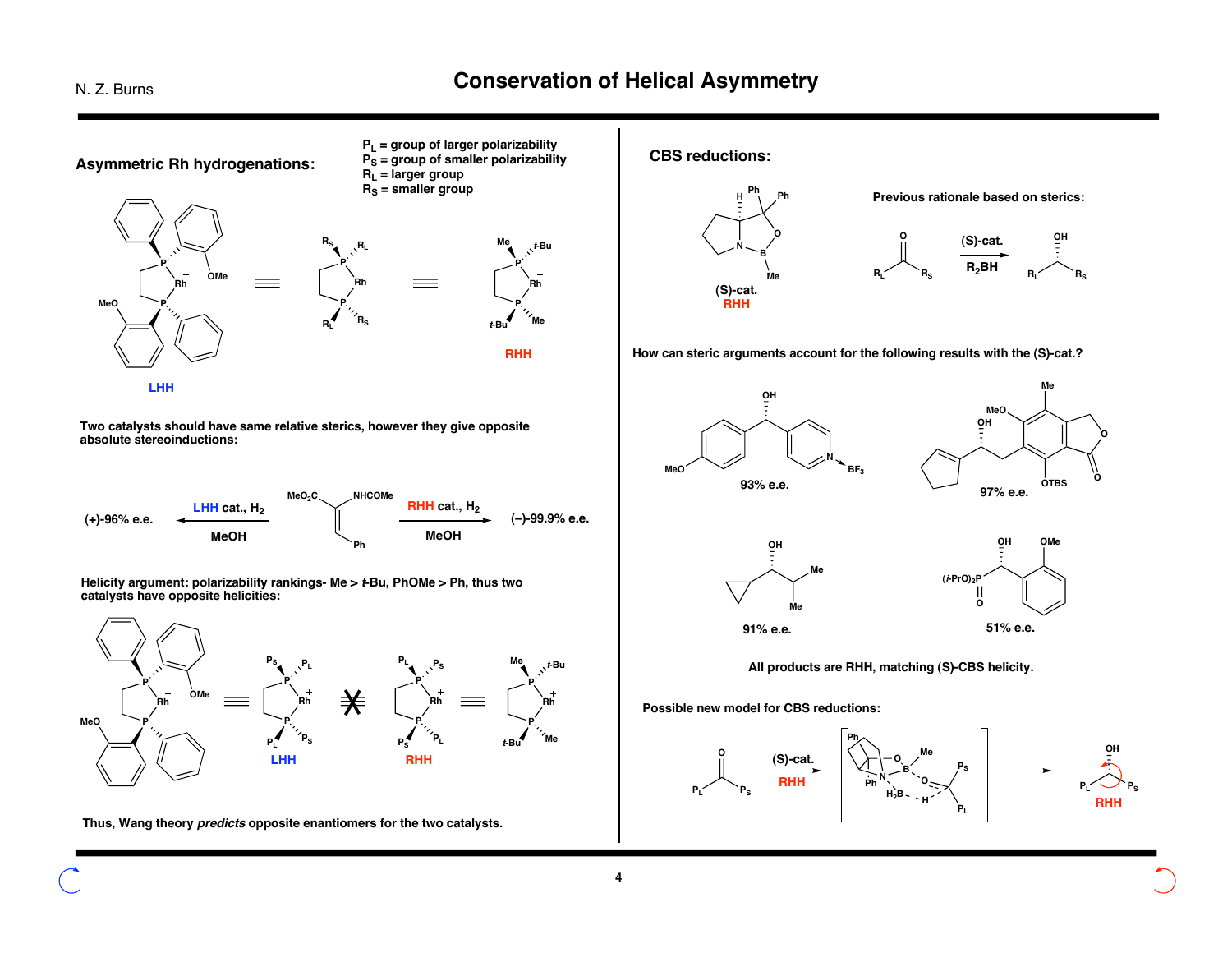

**Chemists at Chirogen have discovered the following highly enantioselective free radical reaction (C&EN, July 14,** 2003**, 34-35):**



**Based on these results and the polarizability rankings, predict the product of the following reaction:**





**Trost DYKAT of allenes (JACS ASAP):**



**H**

**<sup>n</sup>-C4H9**



**H**  $n$ **-C<sub>4</sub>H<sub>9</sub> CO2Et**  $\mathsf{A}\mathsf{c}\mathsf{o}'$  **Me**  $\mathsf{c}\mathsf{o}_2$  **CO**<sub>2</sub>Et **1.1 eq LHMDS**  $2.5\%$   $Pd_2$ (dba)<sub>3</sub> **5% THACl EtO Me O OEt 1.1 eq 86 % 85 % e.e. (6 other examples follow prediction as well)** **Homohelical point-to-axial chirality transfer:**







**Wang's proposed model for Sharpless AD:**



**5**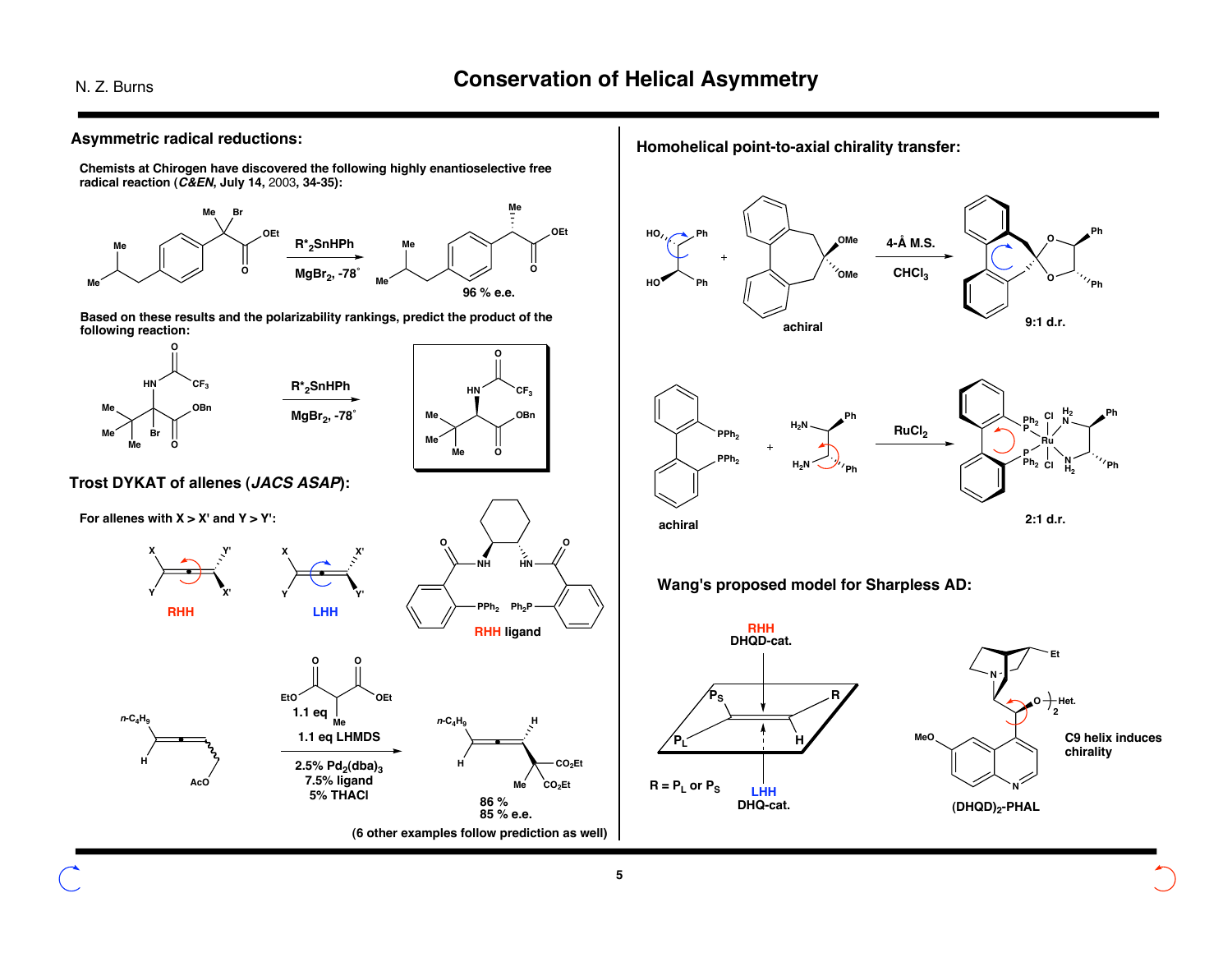